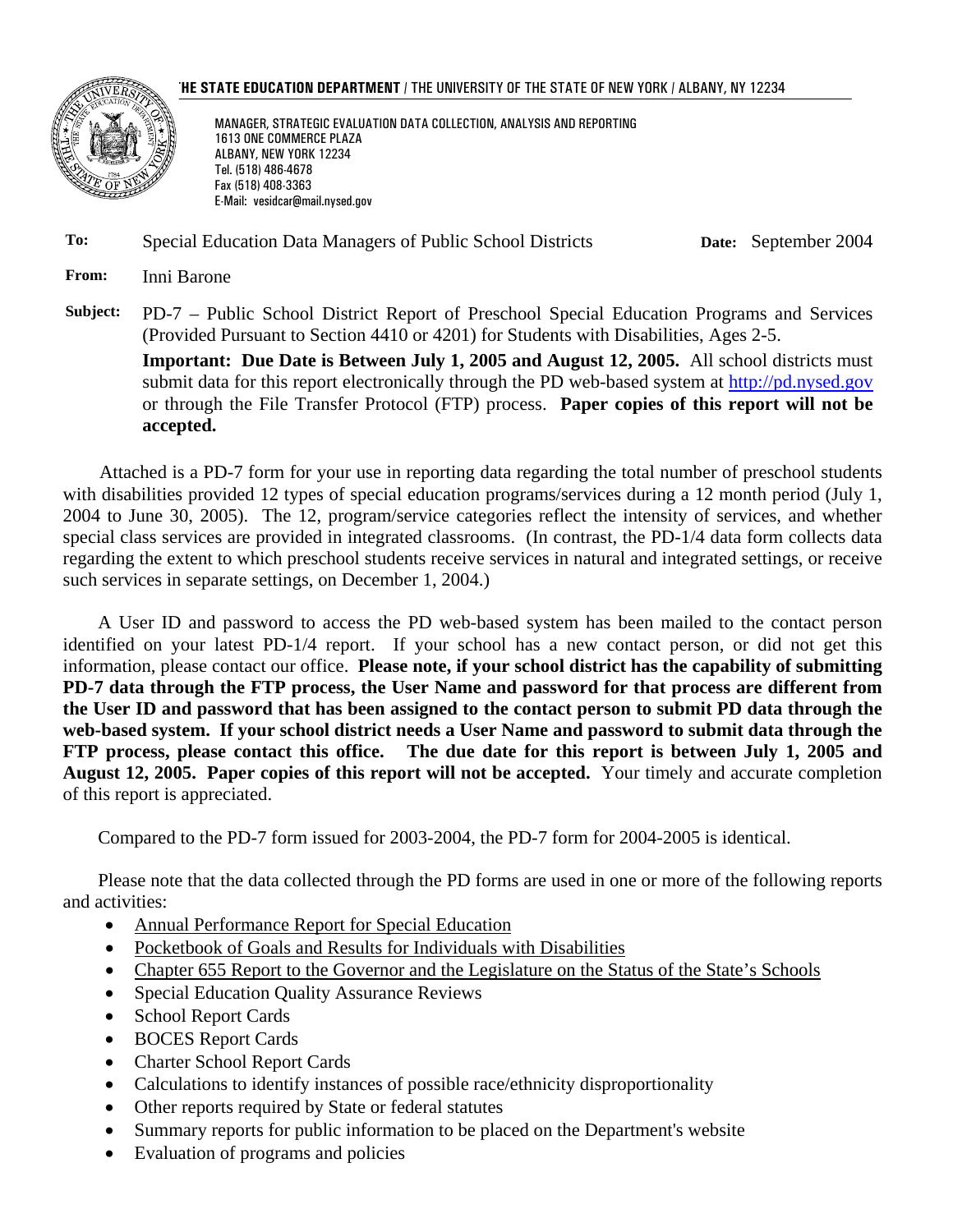If you have any questions or are in need of assistance in completing this report, please contact the Strategic Evaluation Data Collection, Analysis and Reporting (SEDCAR) Unit by using the contact information provided in the letterhead. Thank you.

cc: Rebecca H. Cort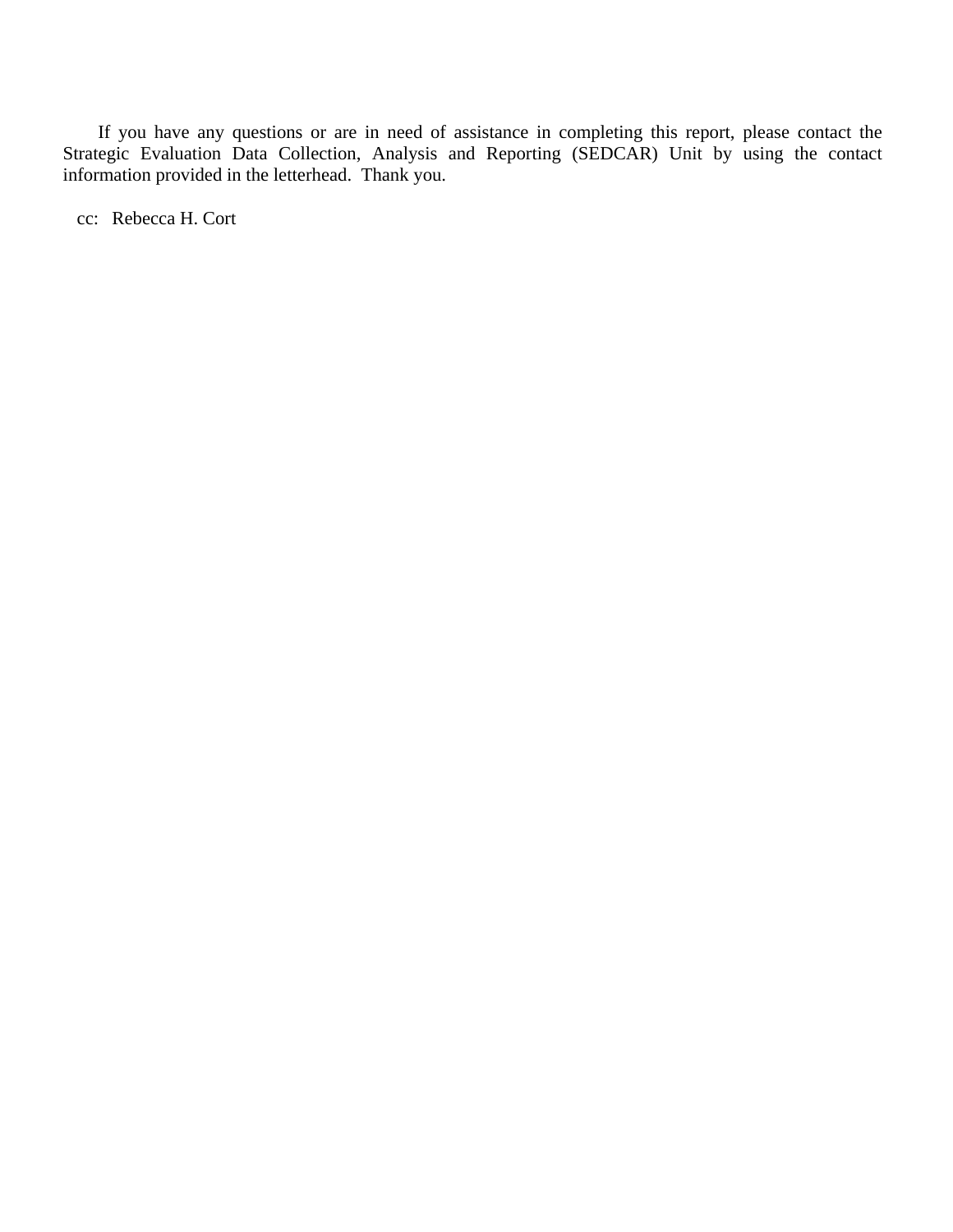## *PD-7 — Public School District Report:*

## **Preschool Special Education Programs and Services (Provided Pursuant to Section 4410 or 4201) for Students with Disabilities, Ages 2-5. July 1, 2004 to June 30, 2005**

*Instructions:* 1. All Public School Districts must complete this side of the report, and, as appropriate, the entries on the reverse side. 2. This report must be submitted through our web-based PD data system at http://pd.nysed.gov between July 1, 2005 and August 12, 2005. Paper copies of this report will not be accepted. 3. Retain one copy (and supporting documentation) in your school district for reference and audit purposes. The required retention period ends June 30, 2011. 4. If you have questions about this report, please call (518) 486-4678, or e-mail your question to vesidcar@mail.nysed.gov

 Check here if no students were provided preschool special education services pursuant to Section 4410 or 4201. If this box is checked and you have submitted this information through our website at http://pd.nysed.gov your report is complete.

| <b>School District Information</b>                                     |  |  |  |  |  |  |  |  |  |              |  |  |     |
|------------------------------------------------------------------------|--|--|--|--|--|--|--|--|--|--------------|--|--|-----|
| (Enter 12-digit SED Code Below)                                        |  |  |  |  |  |  |  |  |  |              |  |  |     |
|                                                                        |  |  |  |  |  |  |  |  |  |              |  |  |     |
| <b>SCHOOL DISTRICT NAME</b>                                            |  |  |  |  |  |  |  |  |  |              |  |  |     |
|                                                                        |  |  |  |  |  |  |  |  |  |              |  |  |     |
| ADDRESS (include building name, room number, or mail stop information) |  |  |  |  |  |  |  |  |  |              |  |  |     |
|                                                                        |  |  |  |  |  |  |  |  |  |              |  |  |     |
|                                                                        |  |  |  |  |  |  |  |  |  |              |  |  |     |
|                                                                        |  |  |  |  |  |  |  |  |  |              |  |  |     |
| <b>CITY</b>                                                            |  |  |  |  |  |  |  |  |  | <b>STATE</b> |  |  | ZIP |
|                                                                        |  |  |  |  |  |  |  |  |  |              |  |  |     |

| <b>Contact Person Information *</b> |            |  |  |  |  |  |  |
|-------------------------------------|------------|--|--|--|--|--|--|
| <b>NAME</b>                         |            |  |  |  |  |  |  |
| <b>TITLE</b>                        |            |  |  |  |  |  |  |
|                                     |            |  |  |  |  |  |  |
| TELEPHONE (include Area Code)       | <b>FAX</b> |  |  |  |  |  |  |
| <b>E-MAIL ADDRESS</b>               |            |  |  |  |  |  |  |

\*All correspondence from the address at the top of this page will be directed to the contact person reported in the PD webbased system at http://pd.nysed.gov. You may update the contact person at any time through the PD web-based system located at http://pd.nysed.gov.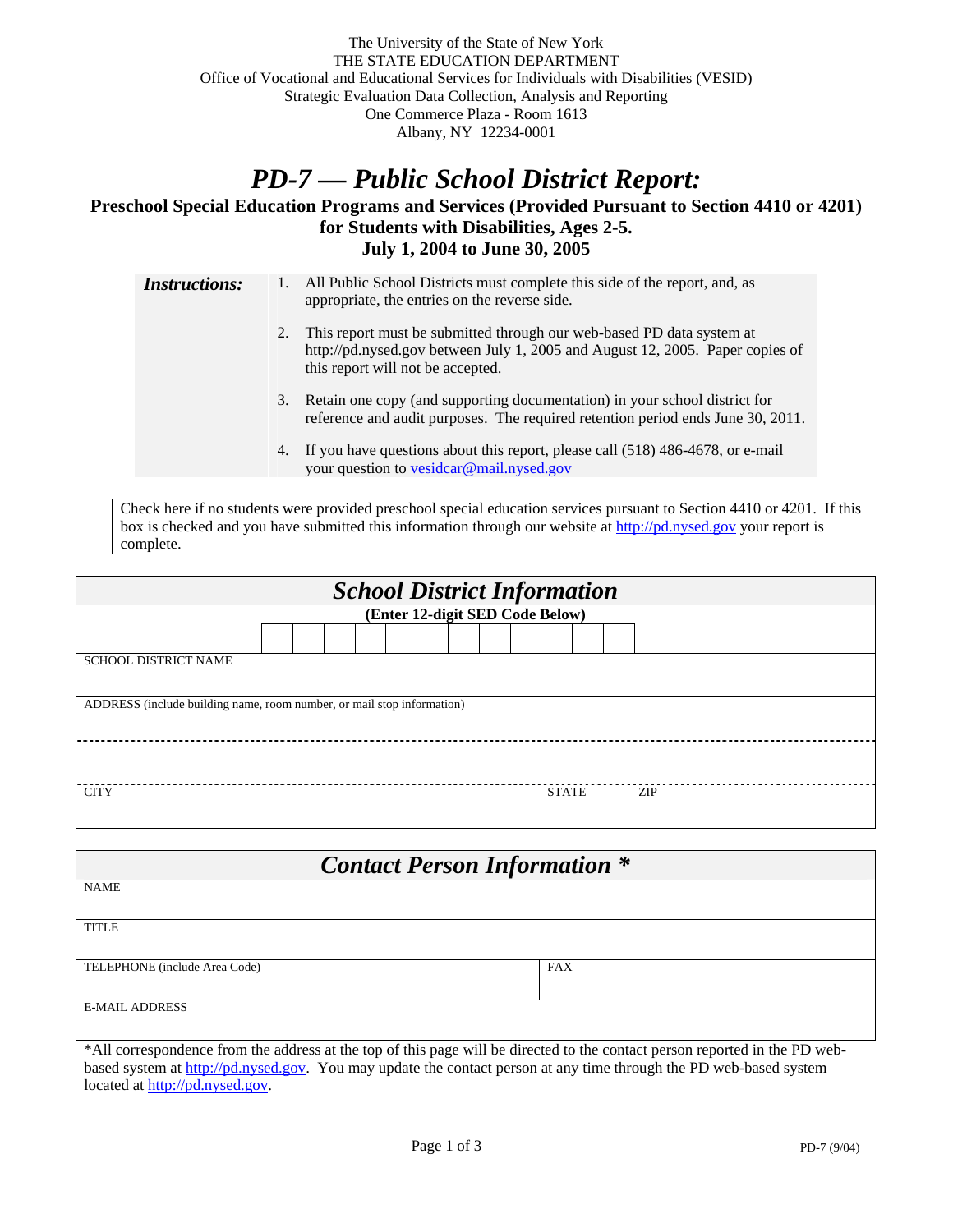- 1. Report information for **all** preschool students who were the responsibility of your school district Committee on Preschool Special Education (CPSE) and were provided preschool special education programs/services, pursuant to Section 4410 or 4201 of the Education Law, during the time period July 1, 2004 to June 30, 2004.
	- Any student who is declassified or relocates or otherwise discontinues such services any time after July 1, 2004 should be reported.
	- Any student who is classified by the CPSE or relocates to this school district and receives such programs/services any time during the period on or after July 1, 2004 and on or before June 30, 2005 should be reported.
- 2. Preschool students who discontinue to receive programs/services pursuant to Section 4410 or 4201 of the Education Law before July 1, 2004 or begin to receive such services after June 30, 2005 should **not** be included in this report.
- 3. Student age should be based on December 1, 2004.
- 4. Each student should be reported once. Students receiving two types of programs/services should be reported in the category attended for the majority of time they received programs/services pursuant to Section 4410 or 4201 of the Education Law. Students provided two types of programs/services, each for 50 percent of the school day, should be reported in the numerically lower line number. (For example, a student receiving a Half-Day Integrated Special Class Program (line 04) for 50 percent of the day and a Half-Day Special Class Program in Segregated Setting (line 05) for 50 percent of the school day, should be reported in line 04.)
- 5. A student whose program/service is changed during the school year should be reported according to the most recent program/service.